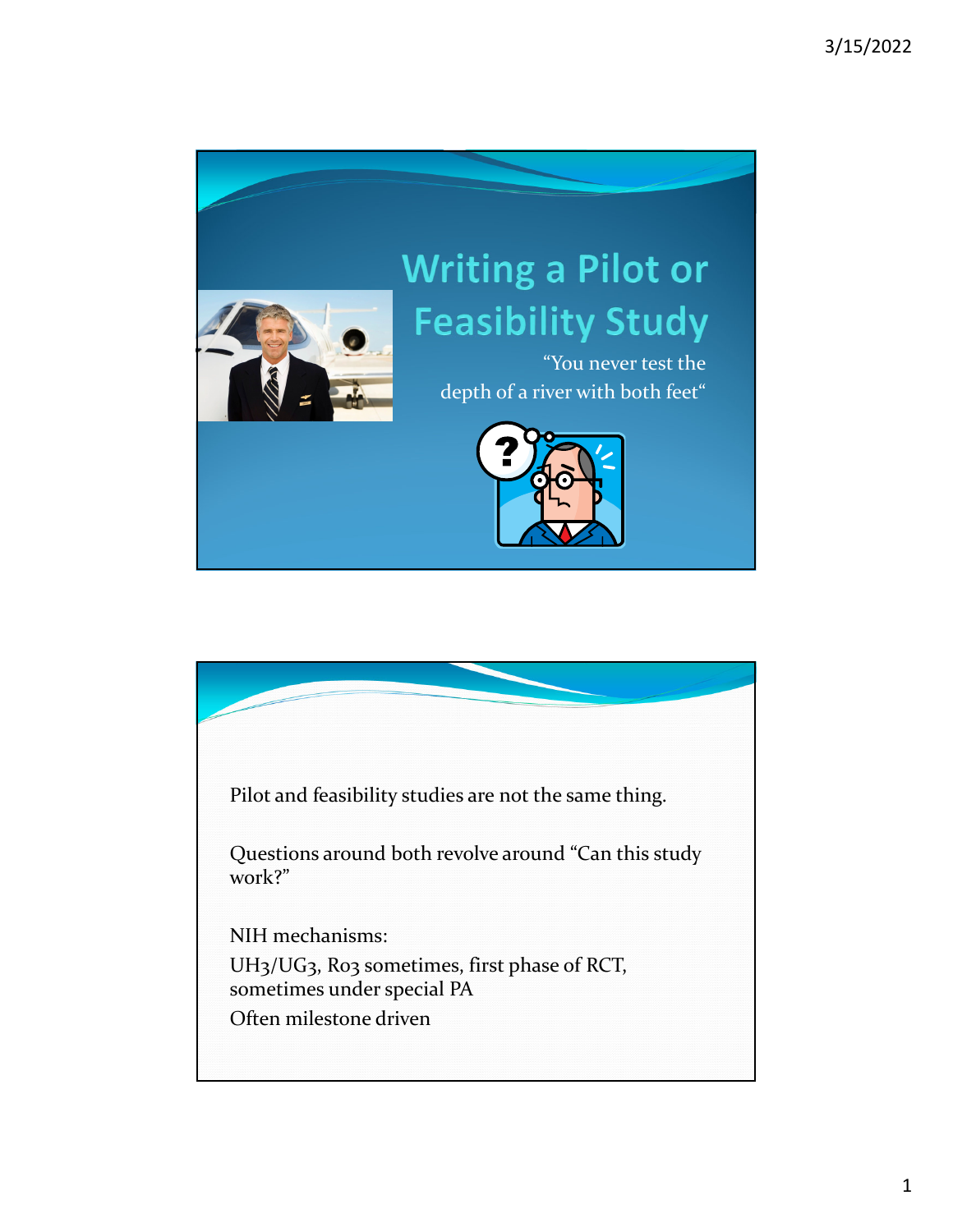

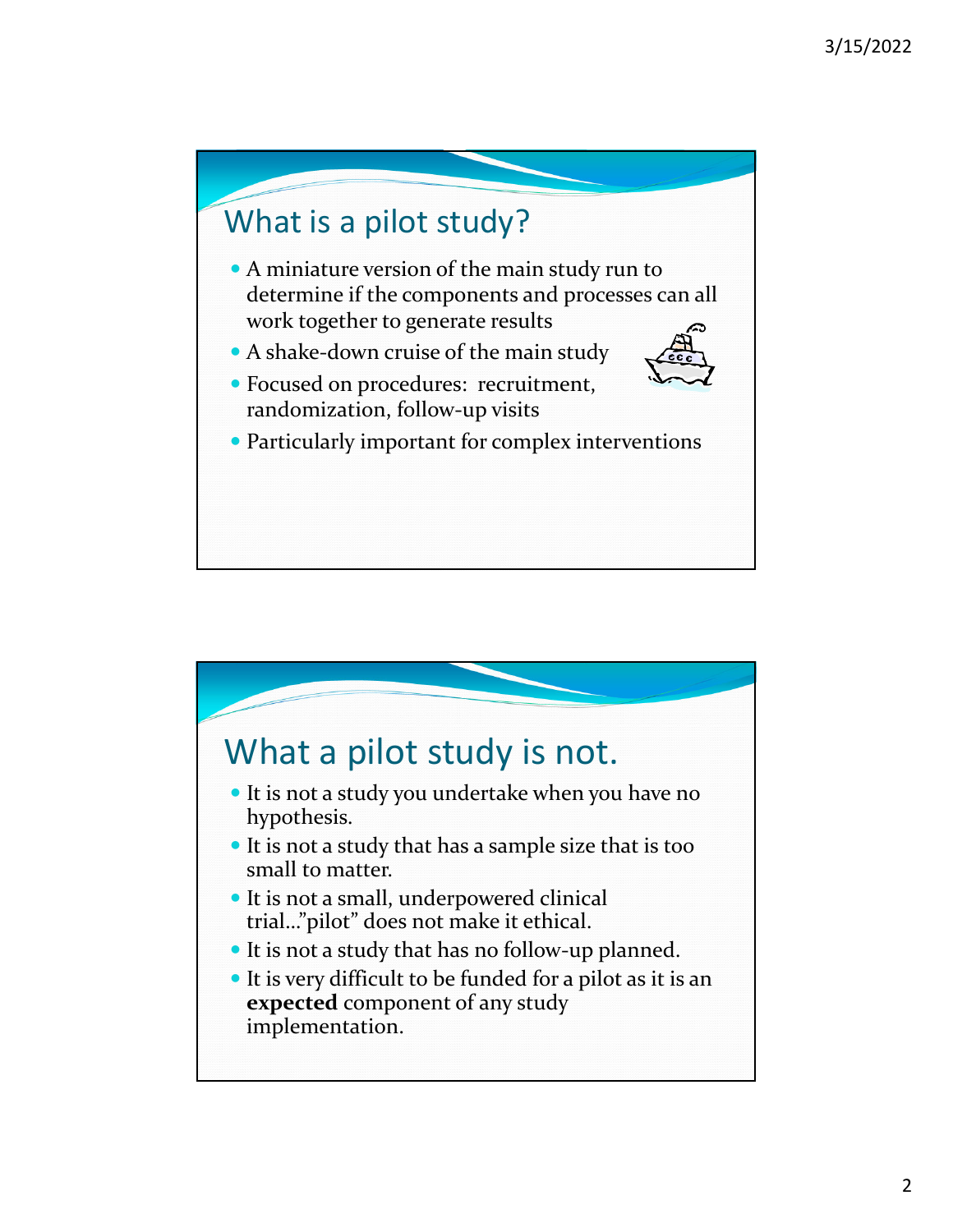## Types of Pilot Studies

- Internal pilot = data will be incorporated
- $\bullet$  External pilot = data will not be used
- Can help you to recalculate power, sample size

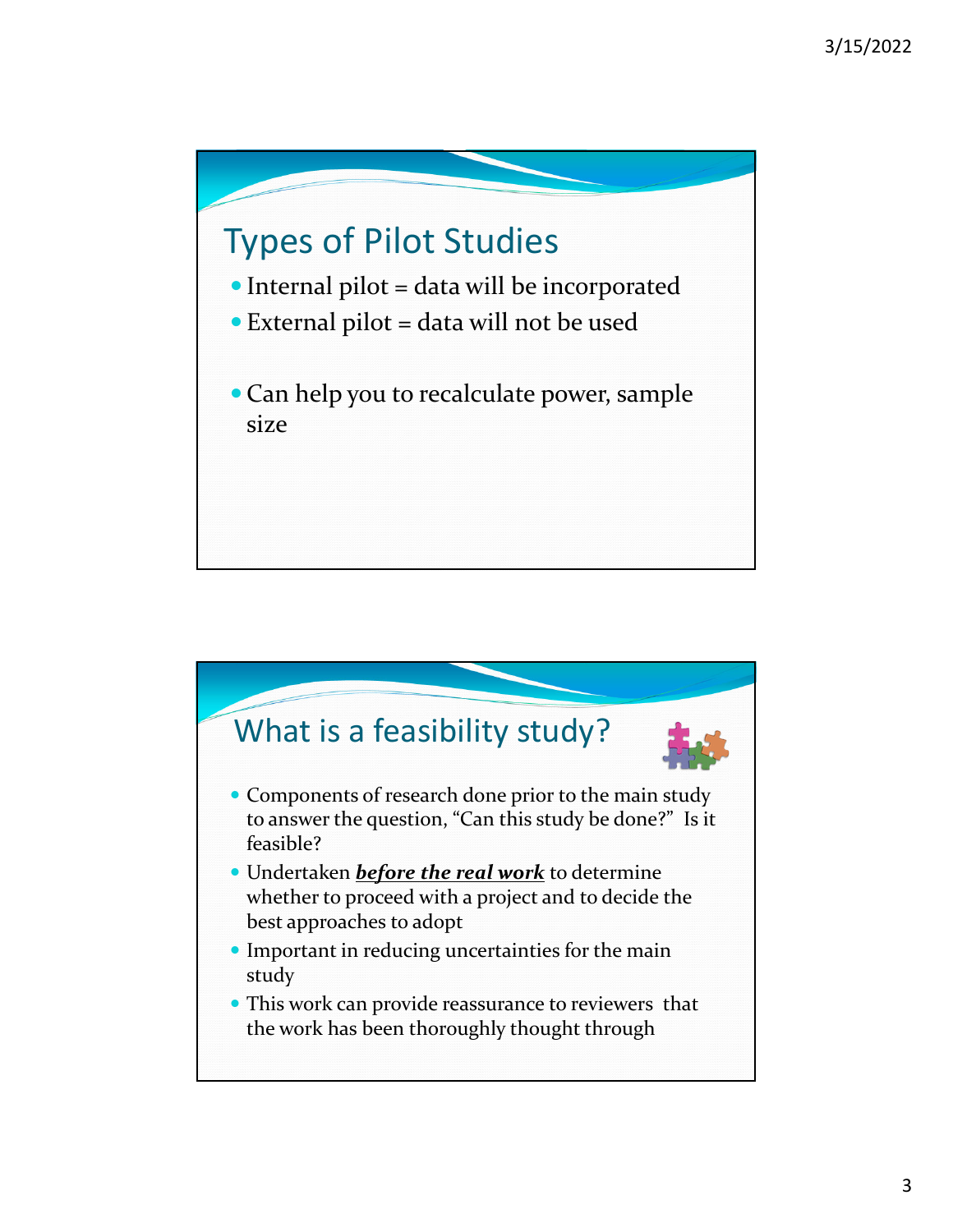## Thinking about feasibility…

- Acceptability
- Demand
- Implementation
- Practicality
- Adaptation
- Integration (system changes)
- Expansion (intervention in a different disease focus)
- Limited efficacy testing
- Common to use a mixed‐methods approach.

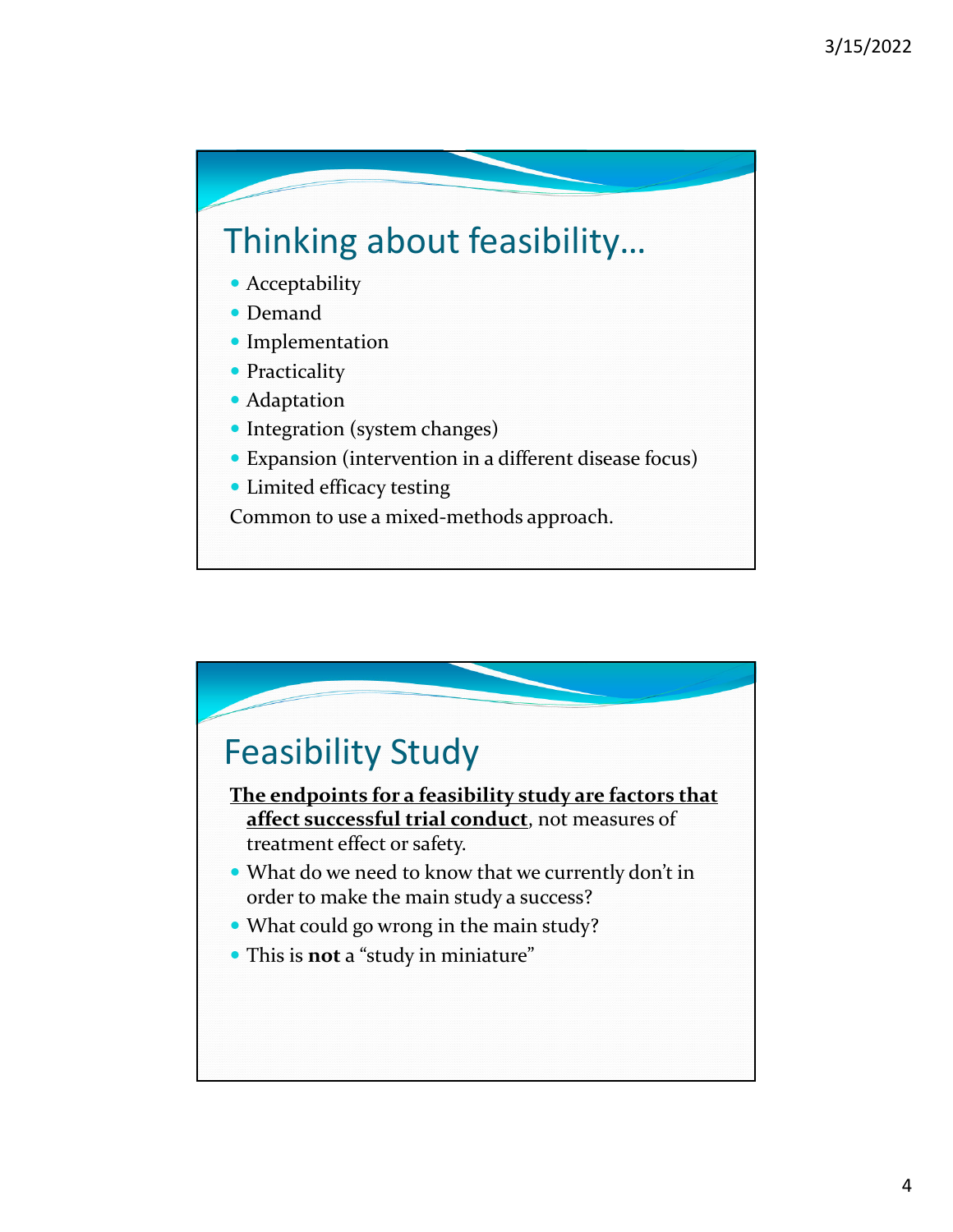## Writing a feasibility study

- What do you need to know to propose the "real" study you want to conduct?
	- Increase reviewer's confidence
	- Generate confidence about your ability to do this study
	- Generate data for sample size and power
- A description of a clear route of progression to the main study is paramount
- Can include hypothesis testing around feasibility
- Specific aims need to clearly delineate the steps you are undertaking, why, and what success means
- Power calculations are usually unnecessary
	- However, the sample size should be adequate to estimate parameters such as recruitment rate and sample variability

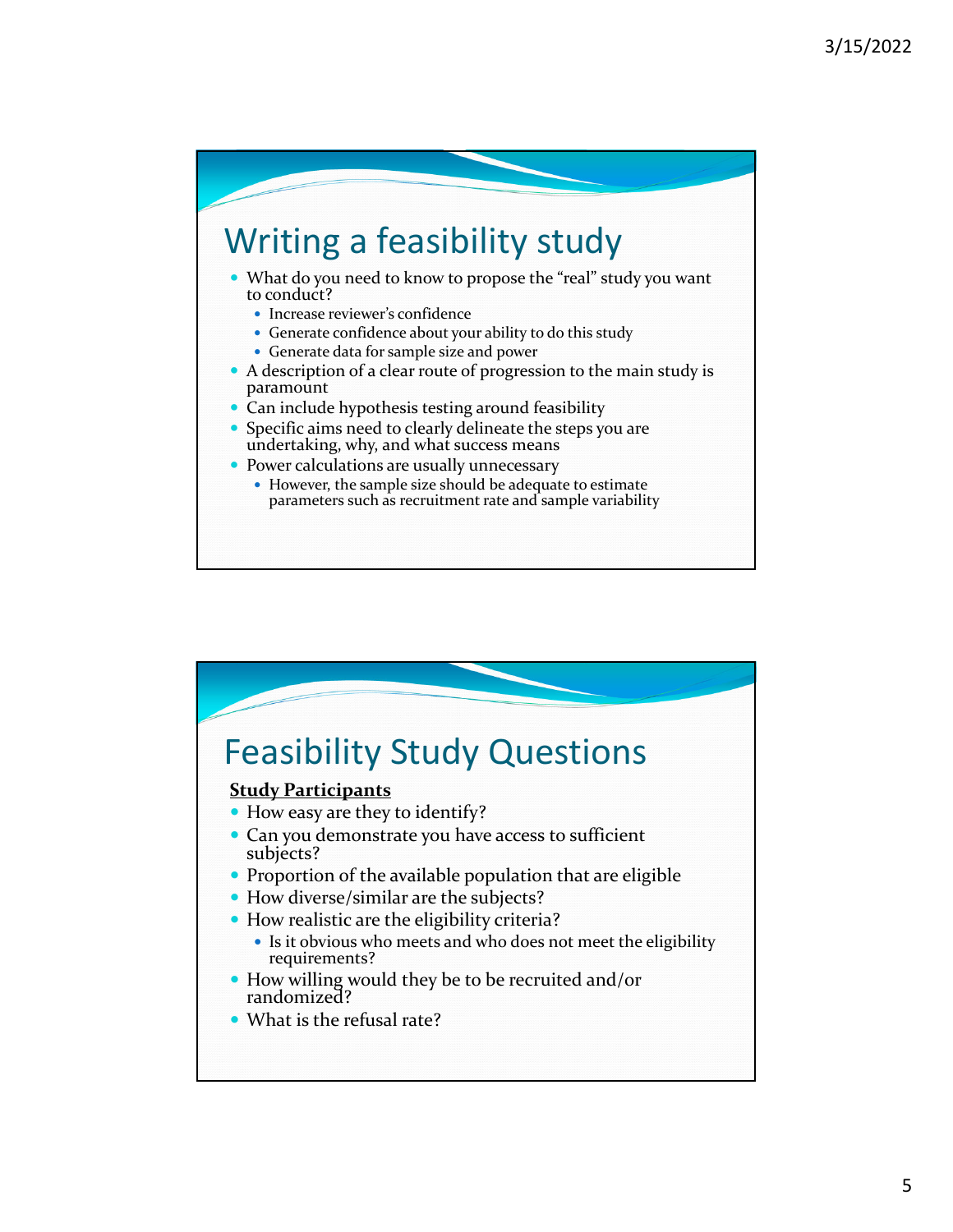

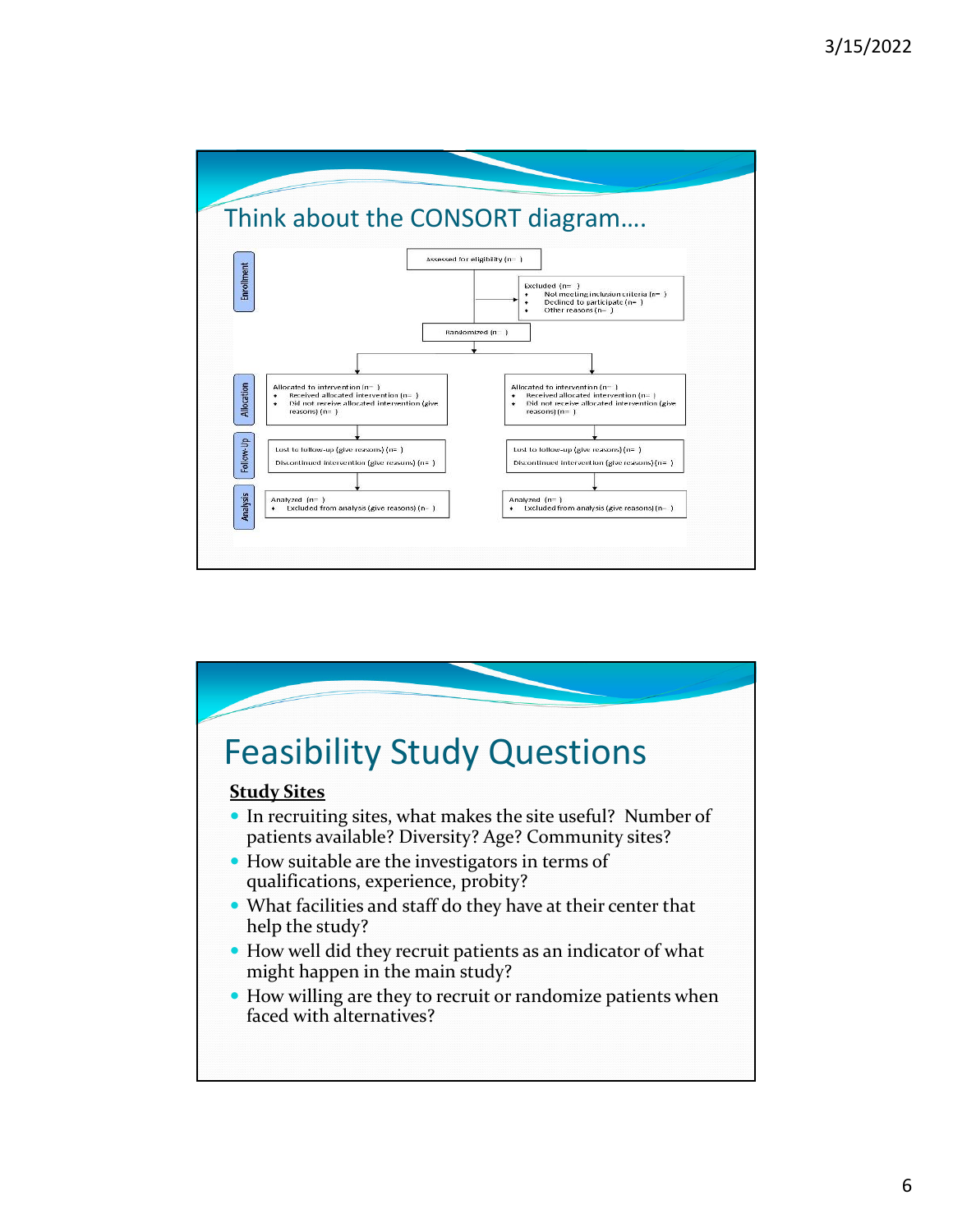# Feasibility Study Questions

#### **Study Processes**

- Retention rates
- (Non)compliance or adherence rates
- Understanding of study questionnaires or data collection tools:

‐ Do subjects provide no answer, multiple answers, qualified answers, or unanticipated answers to study questions

‐ Run a cognitive test of selected instruments

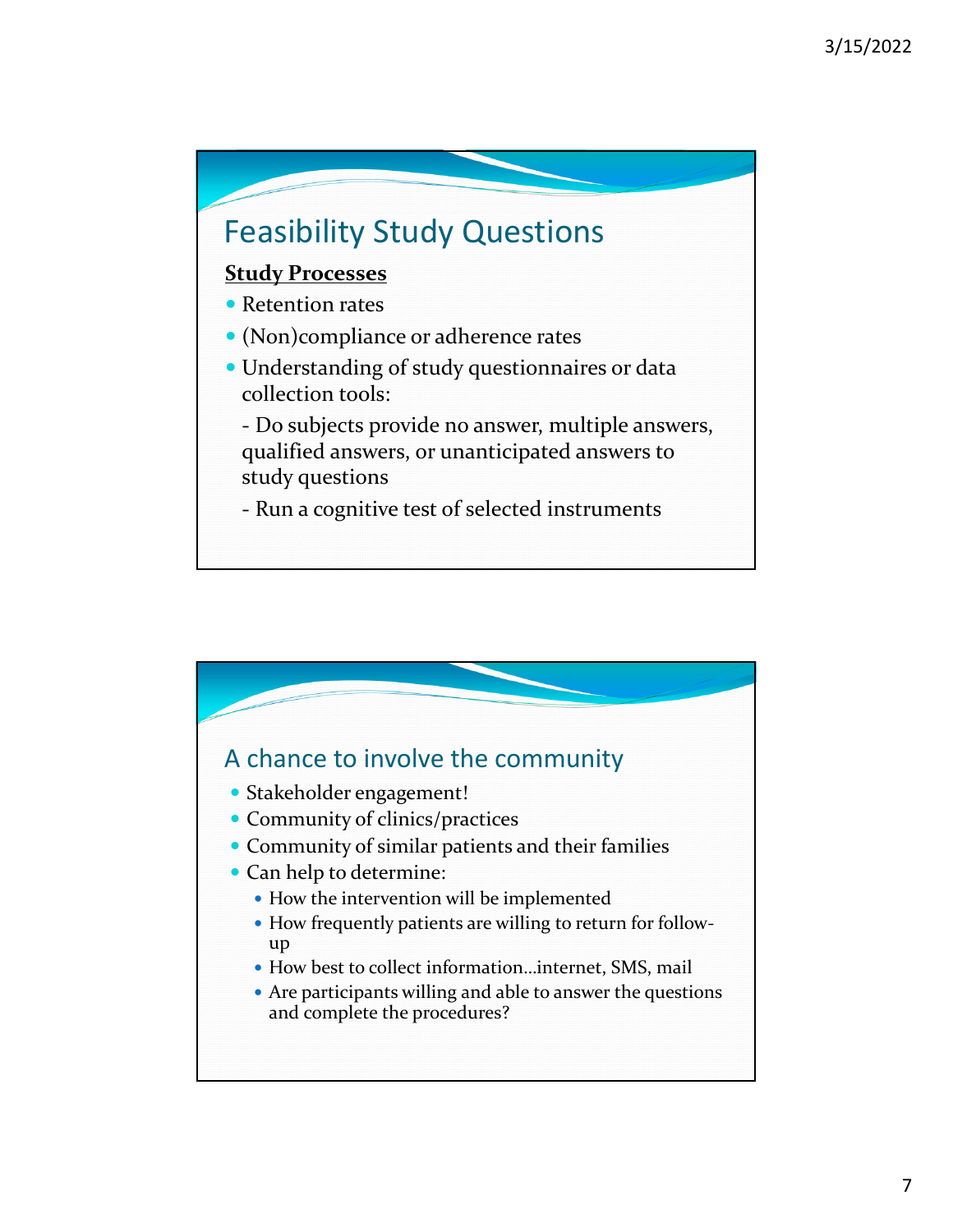## Feasibility Study Questions

### **Power and Sample Size**

- How frequently does the outcome occur in the population you expect to recruit from? (baseline)
- Expected range of the outcome, sample variance
- What is the variability of other important variables?

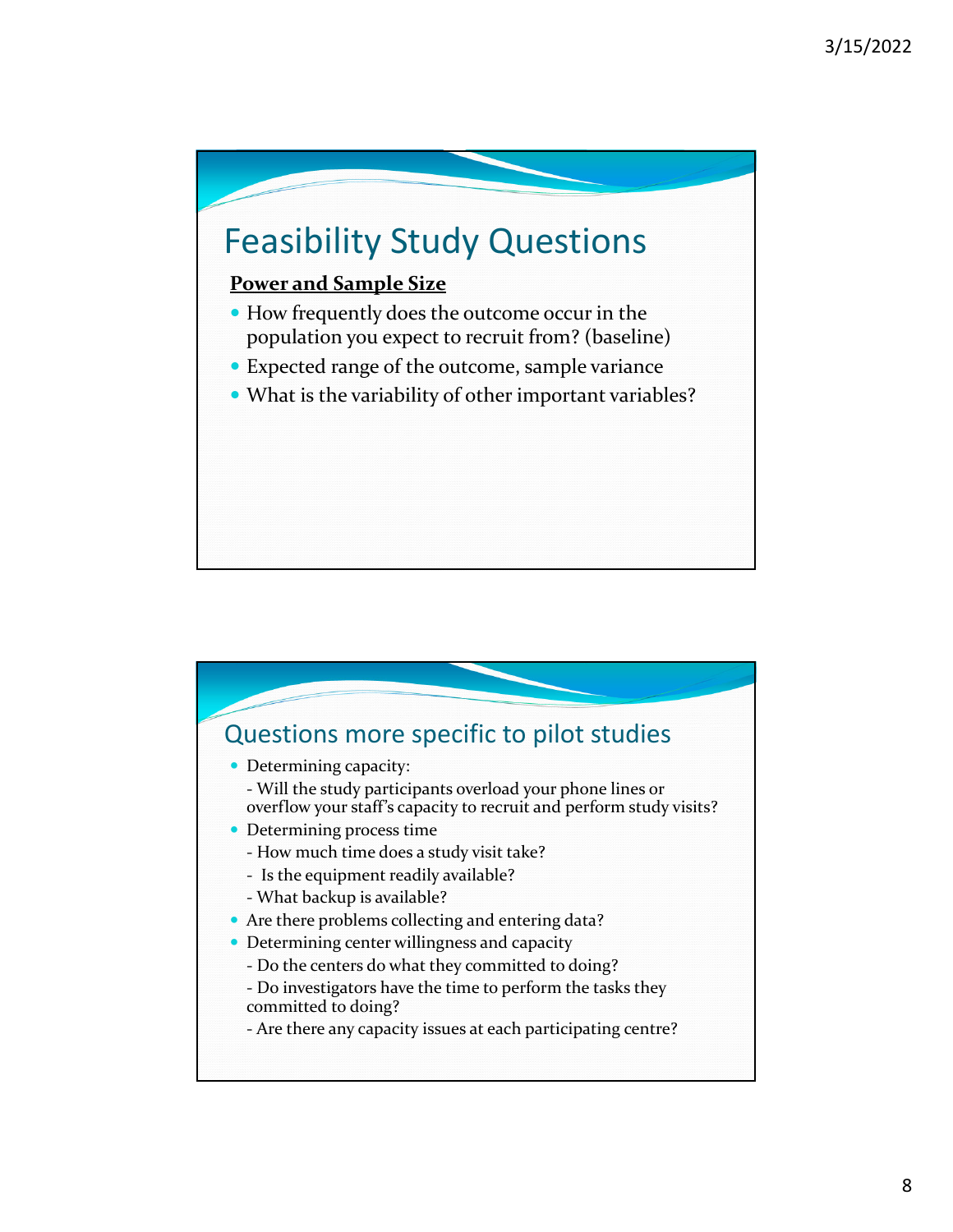### Critical points that will not come from pilot or feasibility

Scientific:

- Is it safe to use the study drug/intervention?
- What is the safe dose level?
- Do patients respond to the drug? (maybe not best question)
- What is the estimate of the treatment effect?
- What is the estimate of the variance of the treatment effect?